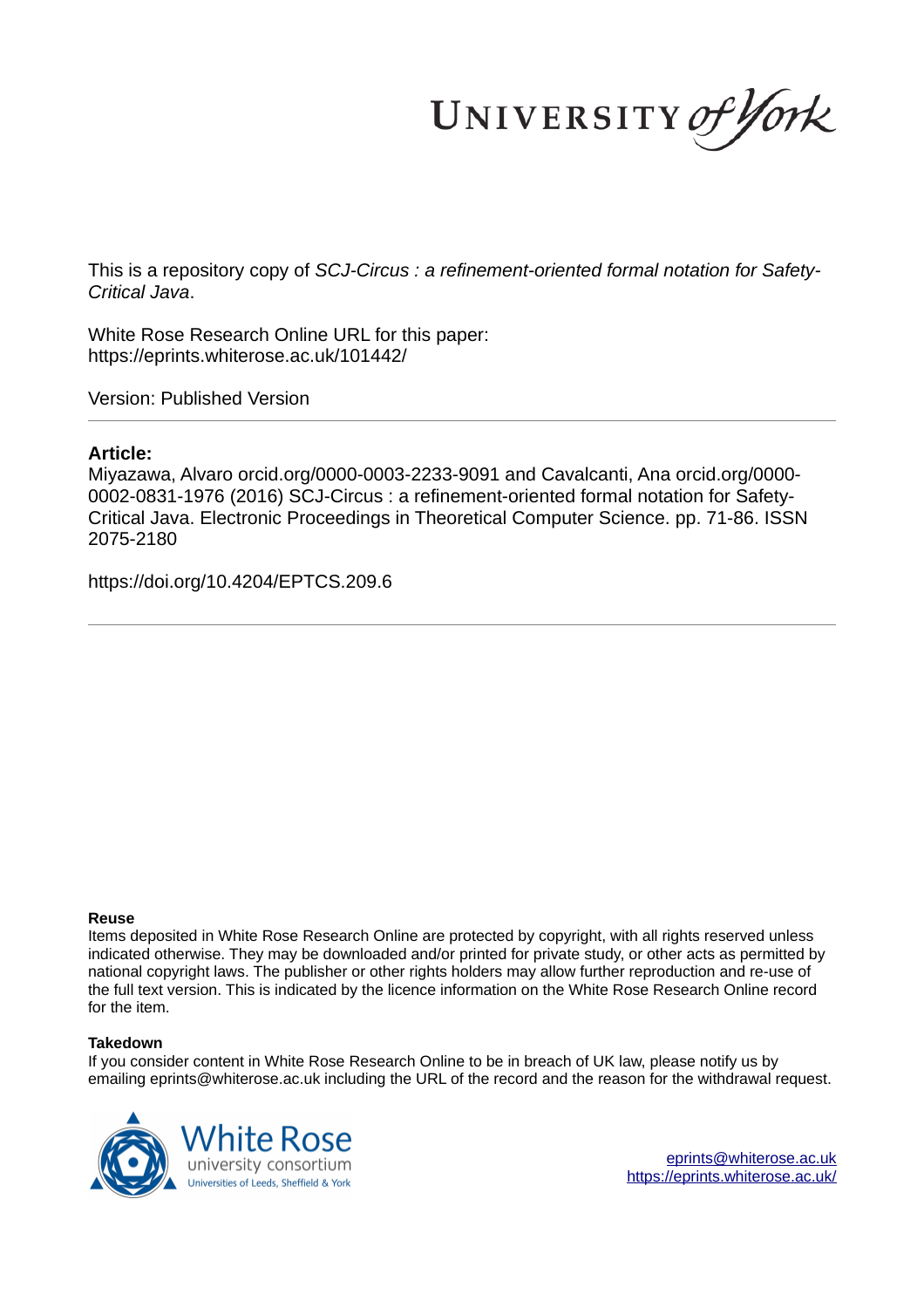# SCJ-Circus: a refinement-oriented formal notation for Safety-Critical Java

Alvaro Miyazawa Ana Cavalcanti Department of Computer Science, University of York, York, YO10 5GH, UK alvaro.miyazawa@york.ac.uk ana.cavalcanti@york.ac.uk

Safety-Critical Java (SCJ) is a version of Java whose goal is to support the development of real-time, embedded, safety-critical software. In particular, SCJ supports certification of such software by introducing abstractions that enforce a simpler architecture, and simpler concurrency and memory models. In this paper, we present SCJ-Circus, a refinement-oriented formal notation that supports the specification and verification of low-level programming models that include the new abstractions introduced by SCJ. SCJ-Circus is part of the family of state-rich process algebra Circus, as such, SCJ-Circus includes the Circus constructs for modelling sequential and concurrent behaviour, real-time and object orientation. We present here the syntax and semantics of SCJ-Circus, which is defined by mapping *SCJ-Circus* constructs to those of standard *Circus*. This is based on an existing approach for modelling SCJ programs. We also extend an existing Circus-based refinement strategy that targets SCJ programs to account for the generation of SCJ-Circus models close to implementations in SCJ.

# 1 Introduction

Safety-Critical Java (SCJ) [9] is a subset of the Real-Time Specification for Java (RTSJ) [19]. This is a version of Java that targets the development of real-time software. It avoids the issue of unpredictable timing associated with garbage collection by introducing memory areas.

SCJ restricts the RTSJ to facilitate certification; it imposes a particular structure for programs embedding simplified memory and concurrency models. The structure of an SCJ application is composed of a safelet (the main program), a mission sequencer that provides missions in a particular order, and a number of missions that are composed by concurrent handlers. SCJ supports different types of handlers, such as periodic and aperiodic handlers.



Figure 1: SCJ programming model

Figure 1 depicts the programming model of SCJ, which essentially consists of a cycle where at each step a new mission is selected, initialised, executed and terminated. During execution, a number of handlers run in parallel. When there are no missions left, the program terminates. The memory model is based on scoped memory regions, rather than garbage collection. The safelet, the missions, and the handlers have associated memory regions, which are cleared at predictable points of the program control flow.

In [5], the SCJ standard is complemented with a design technique based on the Circus family of languages for refinement. *Circus* [4] is a state-rich process algebra for refinement that has been applied

Eerke Boiten, John Derrick & Steve Reeves (Eds.): Refinement Workshop 2015 (Refine '15) EPTCS 209, 2016, pp. 71–86, doi:10.4204/EPTCS.209.6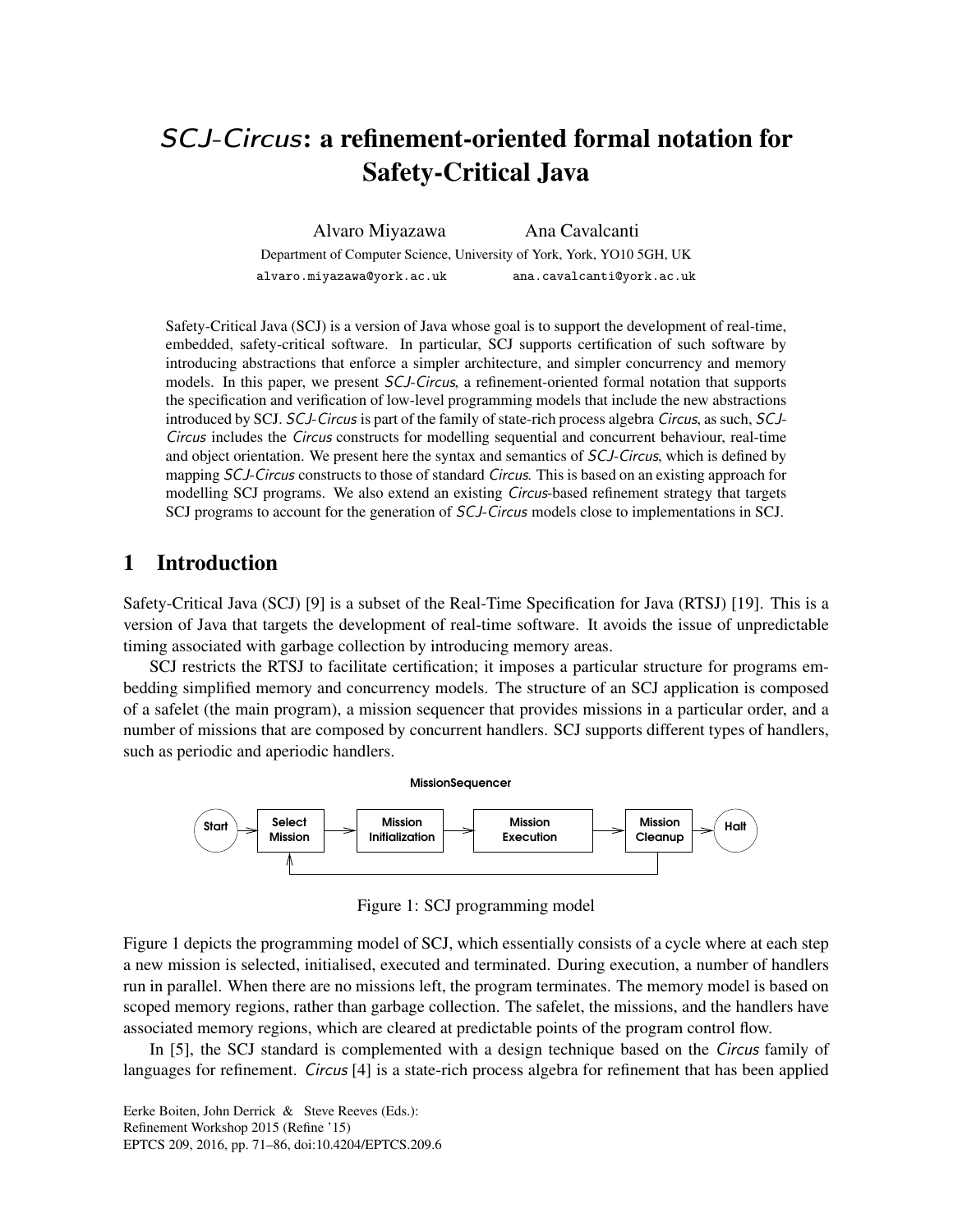to the verification of a variety of models including Simulink and Stateflow diagrams [3, 13]. The semantics of Circus is based on Hoare and He's Unifying Theories of Programming [7], which is a semantic framework that supports the formalisation of paradigms in an independent fashion and their combination through specific techniques. As refinement is a central concept in UTP, it is also an important aspect of Circus as evidenced by its rich refinement calculus [15]. Circus has been extended to support a number of different programming paradigms: for example, OhCircus [2] supports the specification of objectoriented programs, and Circus Time [18] supports modelling real-time programs.

We introduce here a new member of the set of *Circus* languages: *SCJ-Circus* combines *OhCircus* and Circus Time, and extends them with the abstractions introduced by SCJ. It supports either verification or full development of SCJ programs from an abstract timed-model to an object-oriented timed model that explicitly uses the SCJ abstractions. SCJ-Circus models define a safelet, a mission sequencer, missions and handlers. Additionally, SCJ-Circus introduces object creation statements (new in OhCircus) tailored to the hierarchical memory model adopted in Safety-Critical Java. Abstraction can still be achieved using the constructs of Circus for data and behavioural modelling. Yet, the architecture of the models is in direct correspondence with that of SCJ programs, although platform specific aspects of an application, such as memory and thread availability, are not covered.

The refinement strategy proposed in [5] is based on the notion of anchors, which are models written in different subsets of Circus following specific architectural patterns. There are four anchors related by refinement: A, O, E and S. The first anchor (A anchor) defines an abstract model and the last anchor (S anchor) describes a refinement of the A anchor that follows the programming paradigm of SCJ. The O anchor introduces the object-oriented model, and the E anchor introduces the notions of missions, handlers and memory areas. Whilst [5] details the refinement strategy between the three first anchors (A, O and E), it only briefly indicates how to proceed from the E to the S anchor.

In this work, we extend [5] exploring the use of *SCJ-Circus* to define the S anchor. We specify the syntax and semantics of *SCJ-Circus*, and describe the last phase of the refinement strategy to use *SCJ*-Circus as target models. To define the semantics of SCJ-Circus, we build on a Circus semantics of SCJ programs defined in [21]. To that end, we update that semantics to reflect fundamental changes to the mode of interaction between handlers and mission termination. We also propose a different structure for the Circus models to enable compositional refinement with respect to the SCJ-Circus components.

In Section 2, we introduce the Circus family of languages and Safety-Critical Java. In Section 3, we discuss SCJ-Circus, its syntax and semantics, and Section 4 discusses the extension of the refinement strategy proposed in [5] to reach SCJ-Circus programs. Finally, Section 5 concludes by relating our work to the existing literature and discussing future work.

# 2 Preliminaries

In this section, we briefly describe the base notations relevant to our work. Section 2.1 introduces the Circus family of languages, and Section 2.2 describes SCJ.

#### 2.1 Circus

In this section, we use the Circus Time process *PEHFW* (periodic event handler framework) in Figure 2 that models the general behaviour of a periodic event handler to describe Circus and its timed variant. The main modelling element of a *Circus* specification is a process (indicated by the keyword **process**) that declares state components (identified by the keyword state), a number of auxiliary actions, and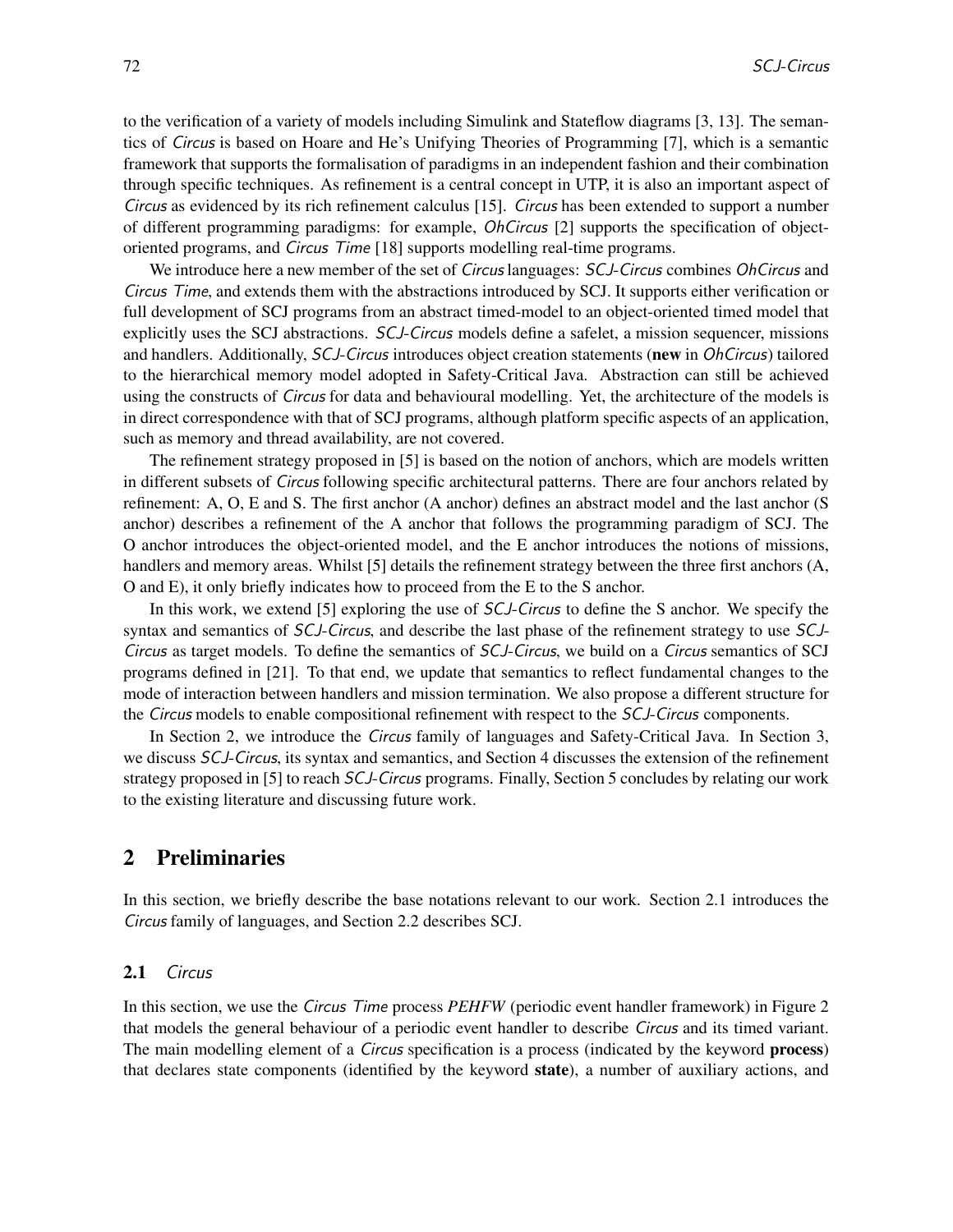```
processPEHFW \nightharpoonup id : ID \nightharpoonup beginstate PEHFWState == [start, period : N]<br>Execute \cong wait start;
   Execute \widehat{=} wait start;<br>
( ( handle

µ X •
                \sqrt{ }\mathbf{I}(handleAsyncEventCall!id!id −→handleAsyncEventRet!id!id −→Skip)◮period; X
                    \Boxdone handler!id −→Skip
                                                                                                                                       \overline{ }-1
        \llbracket \{\}\right\} \parallel \{\text{handleAsyncEventCall.id}, \text{done\_handler.id} \}\mid \{\}\rrbracket(µ Y • ((handleAsyncEventCall!id!id −→waitperiod)◭0); Y)△done handler!id −→Skip
       \bullet \mu X \bullet (start\_peh?o!id?s?p \rightarrow (start := s; period := p); Executive; X)end
```
Figure 2: Framework process of the periodic event handler.

a main action (prefixed by •) that describes the overall behaviour of the process. In the case of our example, the process *PEHFW* is parametrised by an identifier *id* of a given type *ID*, and declares two state components, *start* and *period* both of type N.

*PEHFW* only declares one auxiliary action *Execute*. Actions are specified using a combination of Z [20] for data modelling and CSP [16] for behavioural descriptions. The main action is defined by a recursion ( $\mu X \bullet \ldots$ ) that at each step starts an instance of the event handler via a communication through channel *start peh*. In this communication, the identifier  $o$  of the mission that requested the instantiation is input, the handler identifier *id* is output, and its start time *s* and period *p* are input. Whilst the input *o* is not needed for the execution, it is necessary to allow missions to reuse periodic event handlers in the same application. The values of *s* and *p* are then assigned to the state components *start* and *period*. The execution of a newly created handler is defined by the action *Execute*. It first waits for *start* time units (wait *start*), and then starts two recursive actions in parallel  $(A_1 \| n s_1 | cs | n s_2 \| A_2)$  synchronising on channels *handleAsyncEventCall* and *done handler*.

The first action specifies that at each step of the recursion there is an external choice  $(\Box)$  for communication on channels *done handler* or *handleAsyncEventCall* in this way, the handler can be terminated with a choice of *done handler* or the method handleAsyncEvent is called through the channel *handleAsyncEventCall*. If handleAsyncEvent is called, the it must return, as indicated with a communication via *handleAsyncEventRet* within *period* time units. This is specified by the Circus Time action  $A \triangleright e$  that defines that the action  $A$  must terminate within  $e$  time units.

The recursive parallel action in *Execute* adds a requirement that a call to handleAsyncEvent must be started as soon as it is available, and should only be made available again after *period* time units. This is achieved by imposing a restriction on the communication *handleAsyncEventCall* using the start by operator  $(\blacktriangleleft)$  that specifies that an action must start within a certain number of time units. The requirement that *handleAsyncEventCall* is only offered after *period* time units is enforced by the action wait*period* after the communication on *handleAsyncEventCall*. Since the first recursion can be terminated by a synchronisation on the channel *done handler*, the second recursion must also be terminated. This is achieved by allowing its interruption of the recursion by a synchronisation on *done handler* using the interrupt operator  $(\triangle)$ .

In general, a Circus or Circus Time specification consists of a sequence of paragraphs that define processes (as well as channels, constants, and other constructs that support the definition of processes). Processes are used to define the system and its components: state is encapsulated and interaction is via

 $\overline{1}$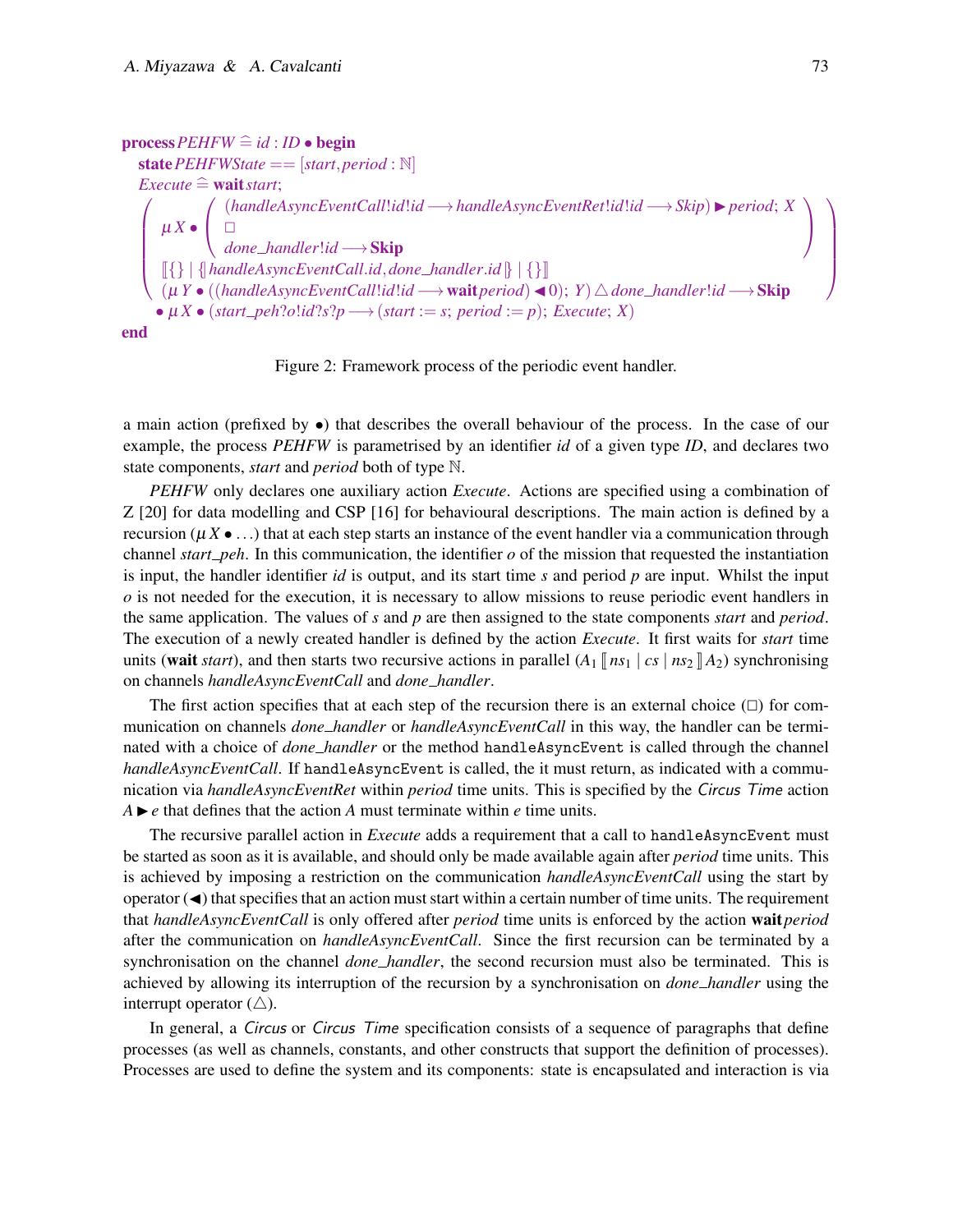```
public class Checker extends AperiodicEventHandler {
  Buffer buffer;
  public Checker (Buffer b) {
    super (new Priority Parameters (Priorities. PR98),
          new AperiodicParameters(),
          storageParameters_Handlers);
    buffer = b;
  }
  public void handleAsyncEvent () {
    if (buffer. the Same()) devices. Console. println ("true");
    else devices. Console. println ("false");
  }
}
```
Figure 3: SCJ Level 1 example: Aperiodic Event Handler

channels. Processes can be composed, via CSP operators, to define other processes. In Circus Time, wait and deadline operators can be used to define time restrictions. In OhCircus models, we can in addition define paragraphs that declare classes used to define types. More information about these languages can be found in [15, 18, 2]. In the sequel, we further explain the notation as needed.

#### 2.2 Safety Critical Java

As previously mentioned, an SCJ application is formed by a safelet, mission sequencer, a number of missions, and periodic and aperiodic event handlers. Each of these is characterised by an interface or abstract class of an API that supports the development of SCJ programs via implementation and extension of these components. A safelet instantiates a mission sequencer, and iteratively obtains a mission from the mission sequencer, executes it and waits for it to terminate. The execution of a mission consists of the parallel execution of all its periodic and aperiodic event handlers. Most of the actual behaviour of the application is concentrated in the handlers, which are the focus of this section.

Our running example is a simple SCJ application: a communication medium that checks whether the three copies of a message received are the same (and, therefore, reliable). It has a single mission containing two handlers: one periodic event handler and one aperiodic event handler. The periodic event handler reads an input every at every cycle, stores it in a buffer, and releases the aperiodic event handler. Upon release, the aperiodic event handler examines the last three elements and outputs "true" or "false" depending on whether the last three values of the buffer are all the same or not.

Figure 3 shows the code for the aperiodic handler in our example. It extends the SCJ API class AperiodicEventHandler, and declares a local variable buffer, a constructor that receives an instance of the class Buffer and assigns it to buffer, and a handleAsyncEvent method that defines the main behaviour of the handler. The constructor of Checker calls the constructor of the superclass with priority 98, a new aperiodic parameter, and storage parameters that specify the amount of memory used by the handler. The method handleAsyncEvent checks whether the last three elements of buffer are the same using the method the Same; if they are, it prints "true", otherwise it prints "false". For simplicity, we print the output of the checker, which in practice needs to be sent to another component of the system.

The complete program contains classes to implement the safelet, the mission sequencer, the mission and the periodic handler. It can be found in http://www.cs.york.ac.uk/~alvarohm/er2015.zip.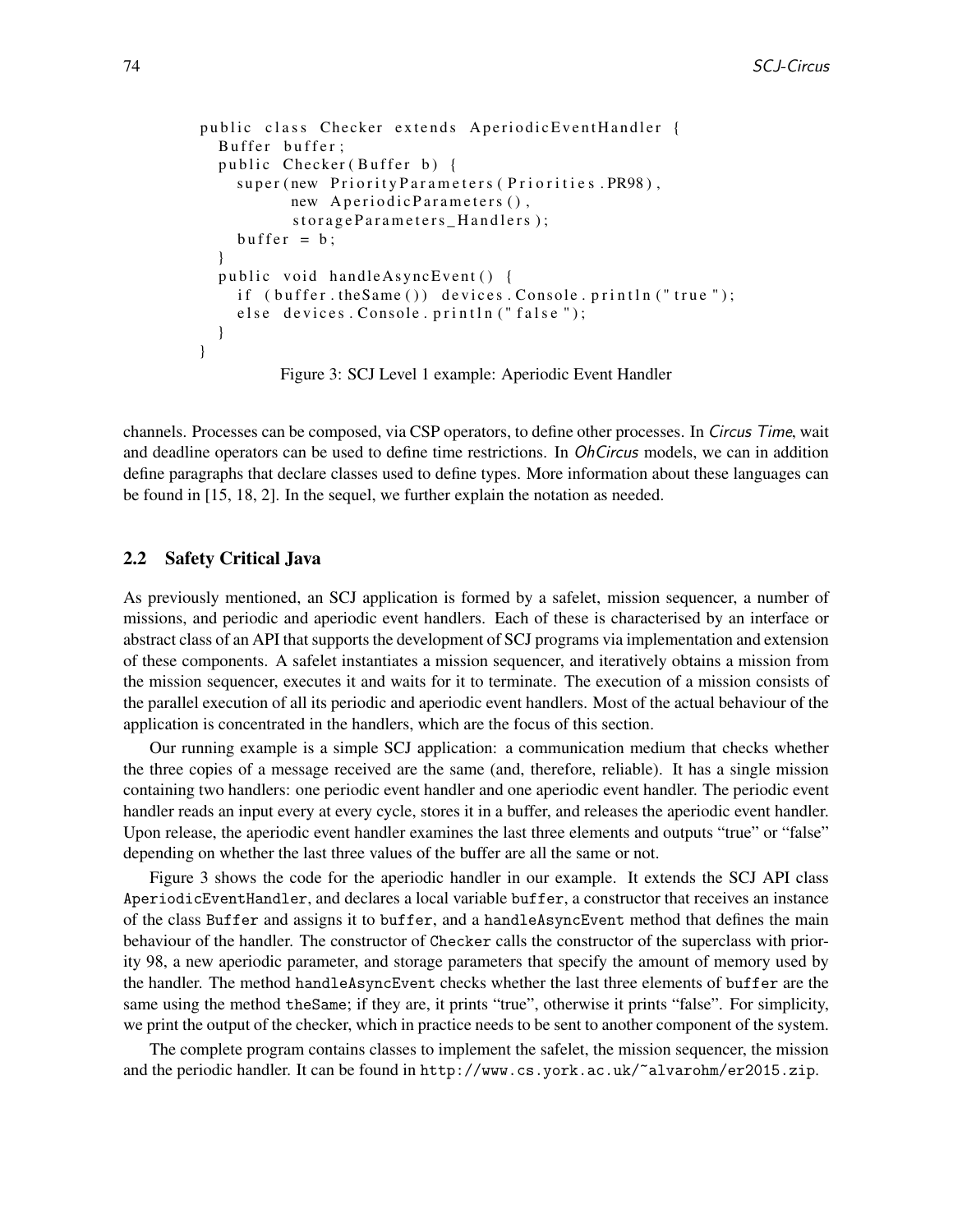```
safelet Safelet \cong ...sequencer Sequencer \widehat{=} ...
mission Mission \nightharpoonup ...periodic handler PeriodicHandler \widehat{=} begin
   start0periodP
   state [ah : ID]
   \text{initial} \triangleq ah : ID \bullet this \ldots ah := ahhandleAsyncEvent \hat{=}((input?\x \rightarrow \text{Skip}) \blacktriangleleft ID; setBuffer!(buffer \space ^\wedge \langle x \rangle) \rightarrow release(); (wait0..PTB)) \blacktriangleright PDend
aperiodichandler AperiodicHandler \hat{=} begin<br>handleAsyncEvent \hat{=}handleAsyncEvent \widehat{=} <br> / getBuffer?buffer
       \mid (
            getBuffer?buffer−→
            \mathbf{I}if buffer ∈ theSame \longrightarrow (output!true \longrightarrow Skip) \triangleleft OD
                 8buffer 6∈theSame −→ (output!false−→Skip)◭OD
                 fi
                                                                                                 \overline{ }; wait0..ATB
                                                                                                                          \overline{1}
◮ AD
end
```
Figure 4: SCJ Level 1 example: S-anchor

# 3 SCJ-Circus

As previously mentioned, SCJ-Circus extends OhCircus and Circus Time with abstractions that are specific to Safety-Critical Java. Below, Section 3.1 briefly discusses the syntax of SCJ-Circus, Section 3.2 presents the semantic models of the SCJ framework, that is, its API and programming model, and Section 3.3 describes the semantics of the language based on the *Circus* models of Section 3.2.

#### 3.1 Syntax

SCJ-Circus extends the syntax of *OhCircus* and *Circus Time* with paragraphs that allow the specification of safelets, mission sequencers, missions and handlers. Figure 4 presents the specification of our running example in SCJ-Circus. It matches the structure of our example, but further specifies timing requirements. The periodic event handler reads an input every *P* time units, with an input deadline of *ID* time units. Each cycle of the periodic event handler takes any time between 0 and *PTB* time units, and must terminate within *PD* time units. The aperiodic event handler outputs values within *OD* time units, and each release takes at most *ATB* time units, and must terminate within *AD* time units.

The constants *PTB*, *ATB*, *ID*, *OD*, *PD*, *AD* and *P* need to satisfy a number of conditions to ensure that the two handlers run in lockstep. For the periodic event handler, these conditions require that the sum of periodic time budget (*PTB*) and the input deadline (*ID*) does not exceed the periodic deadline (*PD*). Additionally the sum of the periodic deadline (*PD*) and the aperiodic deadline *AD* must not exceed the period *P* of the periodic event handler.

In general, as shown in Figure 3.1, an *SCJ-Circus* program is a sequence of SCJParagraphs, which can be a Circus paragraph, or the declaration of a safelet, mission sequencer, mission or handler. The structure of each of the SCJ-specific abstractions is determined by the values and behaviours that must be specified for an application according to the SCJ standard [9]. For instance, a safelet must implement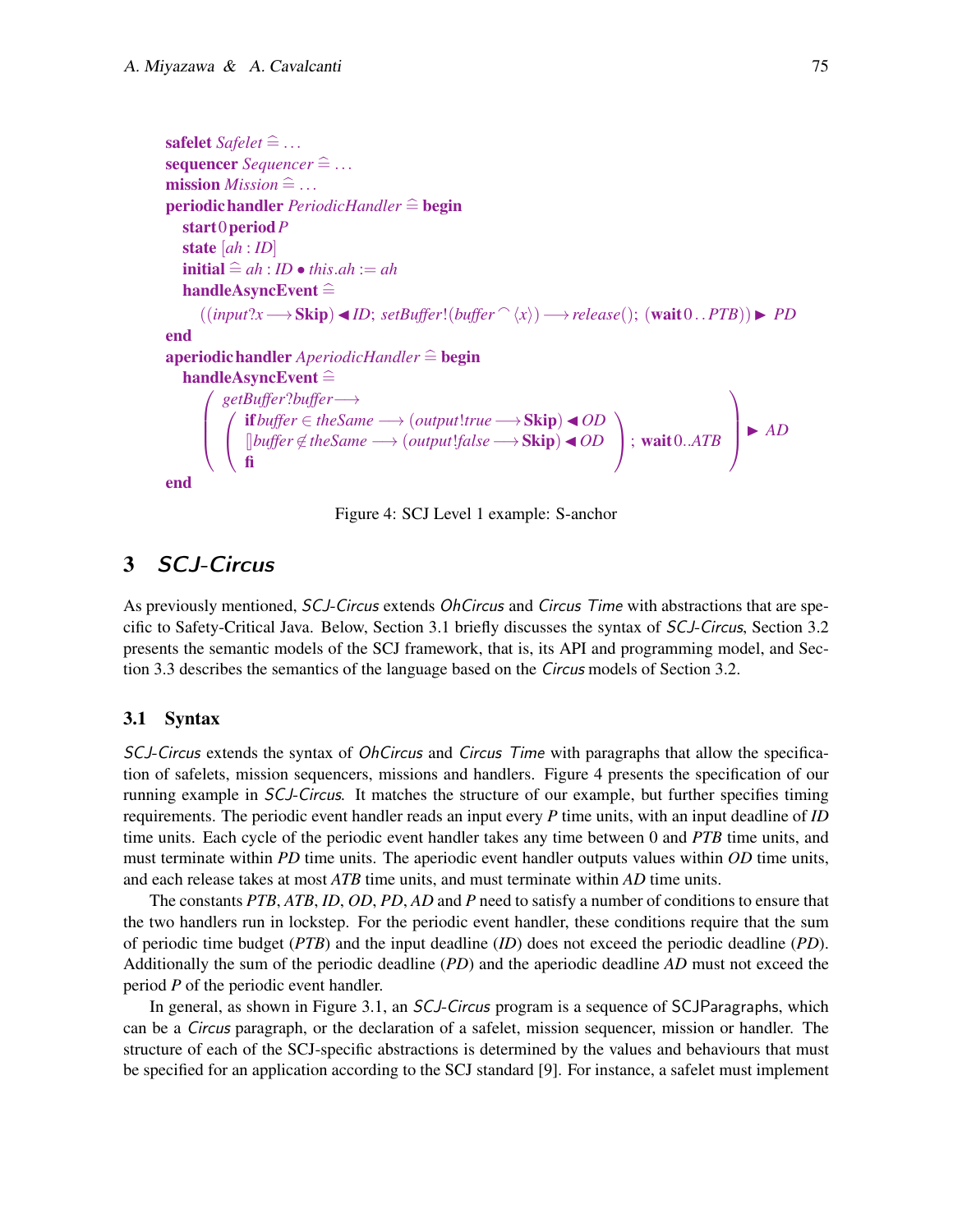```
SCJProgram ::= SCJParagraph<sup>*</sup>
SCJParagraph ::= Safelet | MissionSequencer | Mission | Handler | CircusParagraph
Safelet ::= safelet N \triangleq begin
                     SCJSSafeletProcessParagraph∗
                     state Schema-Expression
                     SCJSafeletProcessParagraph∗
                     initialize \hat{=} SCJSafeletActionSCJSafeletProcessParagraph∗
                     getSequencer \hat{=} res return : sequencer • SCJSafeletAction
                     SCJSafeletProcessParagraph∗
                   end
```
Figure 5: Syntax of SCJ-Circus (sketch)

the initialize method that allows the allocation of global objects, and the getSequencer method that provides a mission sequencer.

Accordingly, the SCJ-Circus construct corresponding to a safelet in Figure 3.1 has a name taken from the set of valid *Circus* names N, and allows the specification of state components (**state**), the initialisation (**initialize**) and **getSequencer** methods, as well as auxiliary actions (SCJSafeletProcessParagraph). The state components model the fields of the safelet class. An SCJSafeletProcessParagraph allows the specification of an action whose body is a SCJSafeletAction, which restricts the constructs that can be used in an action of a safelet, in particular, the type of allocation constructs as discussed next.

SCJ enforces a hierarchical memory-model in which different components (safelets, missions and so on) may only instantiate new objects in their memory areas or parent memory areas. We reflect this discipline in SCJ-Circus by restricting syntactically which paragraphs may include allocations, through different **new** keywords, to particular memory areas. For instance, a safelet may only instantiate objects in the immortal memory, and therefore may only use the keyword **newI** for instantiation of new objects. A handler, on the other hand, may allocate objects in the immortal memory area, mission memory area (newM), per-release memory area (newPR) and private memory area (newPM).

These restrictions are reflected in the use of different syntactic categories for the actions and paragraphs of the different constructs. For example, the getSequencer method of a safelet must be an SCJSafeletAction and the handleAsyncEvent method of a handler must be as SCJHandlerAction. The first only allows instantiation via **newI**, whilst the other allows all possible instantiation keywords.

The syntax of the SCJ-Circus paragraphs for the mission sequencer, missions and handlers are similar, providing means for the specification of state components (state), constructors (initial), and the methods of the corresponding element that must be provided by the developer. For further details about the syntax of SCJ-Circus refer to [12].

#### 3.2 Semantic model

In [21], an approach to modelling SCJ programs has been proposed; it is a translation strategy defined as a semantic function that maps SCJ programs to Circus specifications. We adopt a similar approach here to give semantics to SCJ-Circus. Our Circus models, however, are updated to consider recent significant changes to SCJ and to cater for compositional reasoning about SCJ constructs.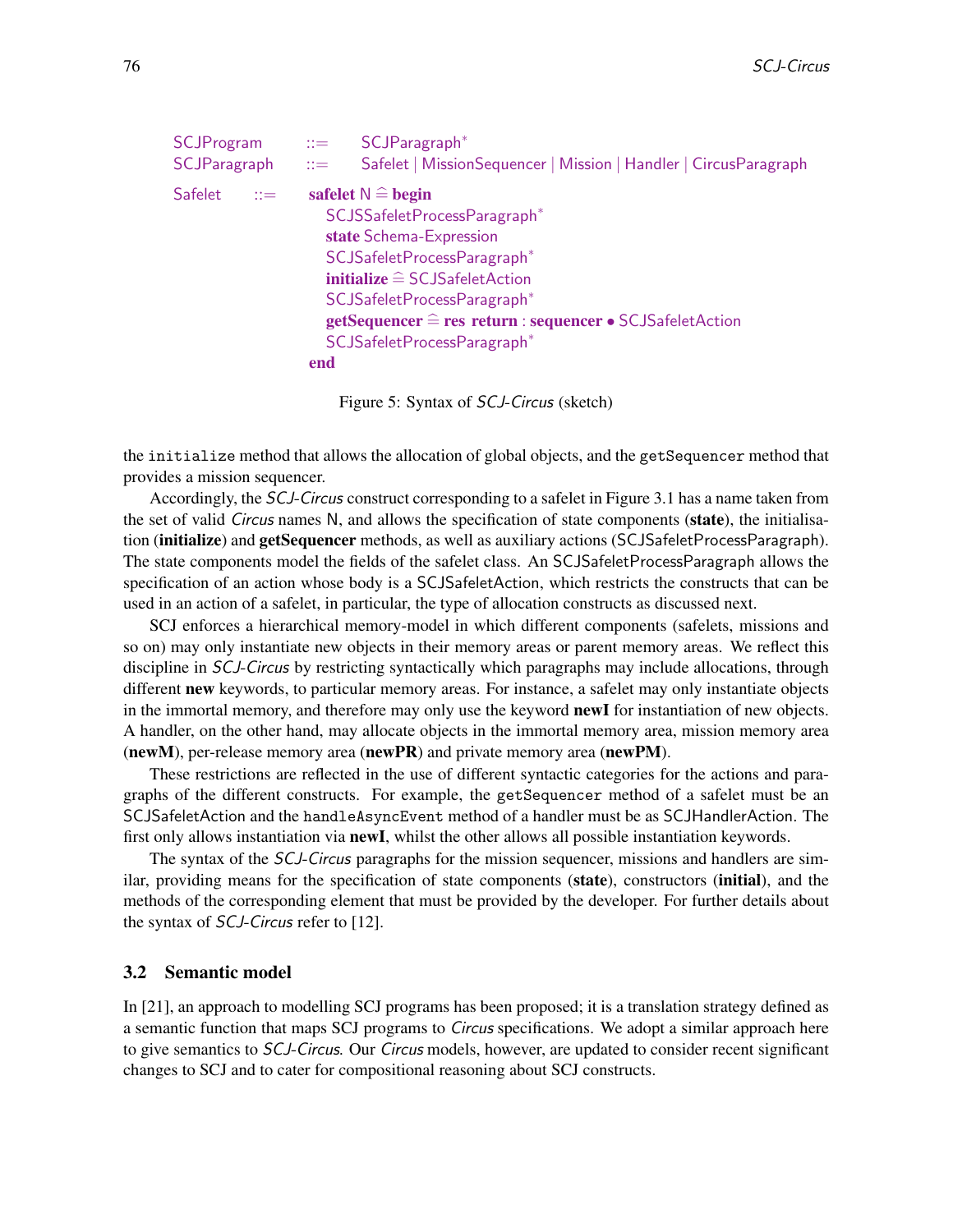

Figure 6: Structure of semantic models

Each Circus Time process is defined as the parallel composition of two processes: a framework process that captures the behaviour of the corresponding SCJ component as an element of the SCJ programming model, and a process that captures the behaviour of that component as defined in a particular application. For example, the process *PEHFW* in Figure 2 presents the framework process for a periodic handler. It defines the general flow of execution of such a handler without giving the details of a particular handler implementation.

The framework and application processes of each SCJ element interact through a number of channels that correspond to method calls in the implementation. For example, the channels *safeletInitializeCall*, *safeletInitializeRet*, *getSequencerCall* and *getSequencerRet* in Figure 6 are used by the safelet framework process *SafeletFW* to communicate with the application specific process *S App* and correspond to calls to the methods initialize and getSequencer of the application.

In the models of SCJ programs presented in [21], the application processes are combined together in interleaving, framework processes are grouped together in parallel, and both groups are then combined in parallel to yield the semantic model of the whole application. This structure proved not ideal for the compositional analysis of SCJ-Circus programs because the aspects relevant to a specific SCJ-Circus construct, such as a handler, are spread through the complete model and cannot be isolated for reasoning purposes. Figure 6 depicts the structure of the updated semantic model. Circus specifications model each of the SCJ-Circus paragraphs as standard Circus Time processes.

It is worth mentioning that the model where application and framework processes are composed on a per-element basis is a refinement of the model structured as in [21]. This fact is established in our refinement strategy described in Section 4 because the framework is first introduced as a monolithic process, and then distributed through the application processes.

The framework process that specifies the generic behaviour of a safelet is shown in Figure 7. It is a process parametrised by the safelet identifier, and its behaviour consists of requesting to the application process the initialisation of the safelet using the channels *safeletInitializeCall* and *safeletInitializeRet*, obtaining a mission sequencer via the channels *getSequencerCall* and *getSequencerRet*, and if the se-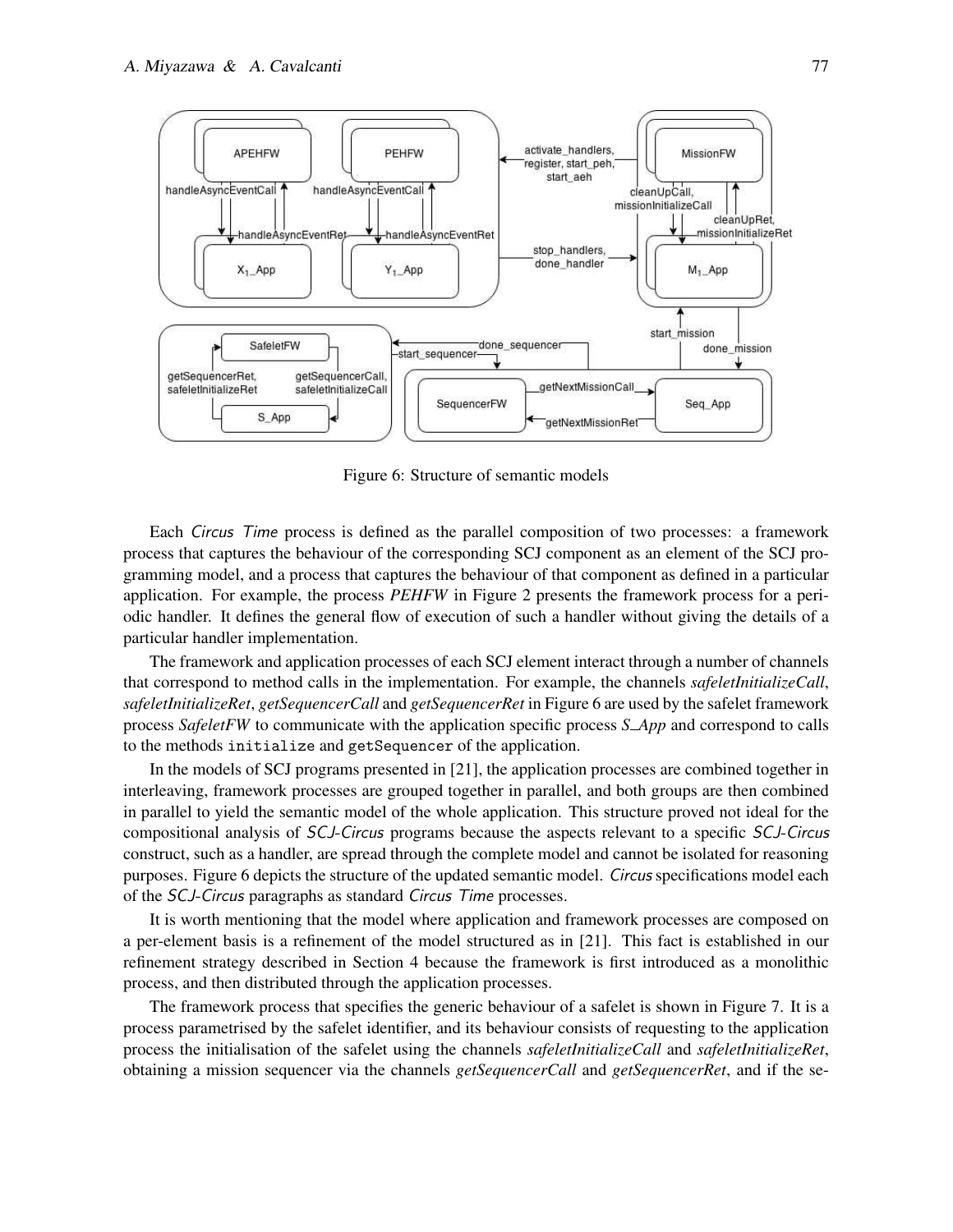```
process\,SafeletFW \cong id : ID \bullet beginExecute
=b getSequencerCall!id!id −→getSequencerRet!id!id?s−→
           \sqrt{ }\mathbf{I}ifs 6= null −→ start sequencer −→done sequencer −→Skip
               \parallel s = null \rightarrowSkip
               fi
                                                                                     \overline{ }-1
     • safeletInitializeCall!id!id −→safeletInitializeRet!id!id −→Execute;
          end _safelet_app → Skip
end
```
Figure 7: Framework process for Safelet.

quencer is different than *null*, starting it (using the channel *start sequencer*). At this point the safelet framework process waits for the mission sequencer to complete its execution and signal on the channel *done sequencer*, in which case the safelet indicates to the application process that it is terminating through the channel *end safelet app*, and terminates (Skip).

The complete definition of the model can be found in [12].

#### 3.3 Semantics

The semantics of SCJ-Circus is formalised as a function from well-formed models written in accordance with the abstract syntax of SCJ-Circus to Circus models, that is, elements of the category *CircusProgram*, as defined in [15]. In order to improve readability, the semantics is presented in terms of translation rules that output Circus concrete syntax. In essence, the semantic function composes the behaviours specified in SCJ-Circus with the model of the SCJ framework discussed in Section 3.2 in a compositional way.

Formally, the semantics of an SCJ-Circus program *p* is given by the Circus program formed by the Circus paragraphs that are obtained by applying specific semantic functions to the paragraphs of *p*. This is specified below by the function  $\llbracket \cdot \rrbracket_{SCIProgram}$  that takes a well-formed *SCJ-Circus* program and outputs a Circus program composed of the paragraphs produced by the semantic functions  $\llbracket - \rrbracket_{SCJParagraphs}$  and J K*Application*. The first takes a sequence of SCJ-Circus paragraphs and outputs a sequence of Circus paragraphs, and the second takes a program and outputs the definition of a process that composes the processes defined in the previous paragraphs to specify the overall meaning of the application.

J K*SCJProgram* : *SCJProgram* 7→*Program*  $\forall p : WF\_SCJProgram \bullet \llbracket p \rrbracket_{SCJProgram} = \llbracket p.parentgraphs \rrbracket_{SCJParagraphs} \cap \llbracket p \rrbracket_{Application}$ 

We use the mathematical notation of Z [20] to specify our semantic functions, and explain any nonstandard use of notation as needed. In what follows, we focus on the semantic function for the safelet, which is used by  $\llbracket - \rrbracket_{\text{SCJParagraphs}}$  to give semantics to a safelet paragraph.

As explained in the previous section, the semantics of a safelet is given by the parallel composition of a Circus process that characterises the application-specific behaviours and a Circus process that models the generic behaviour of the framework. It is given by the function  $\llbracket \cdot \rrbracket_{\text{Safelet}}$  below, which takes a safelet *s* and outputs a sequence of two processes: the application process *s app* and the process that models the complete behaviour of *s* as the parallel composition of *s app* and the framework process *SafeletFW* instantiated by the identifier of *s*. In the definition of the semantic function, guillemots (« ») are used to distinguish the Circus syntax from the meta-language used to specify the rules. For instance,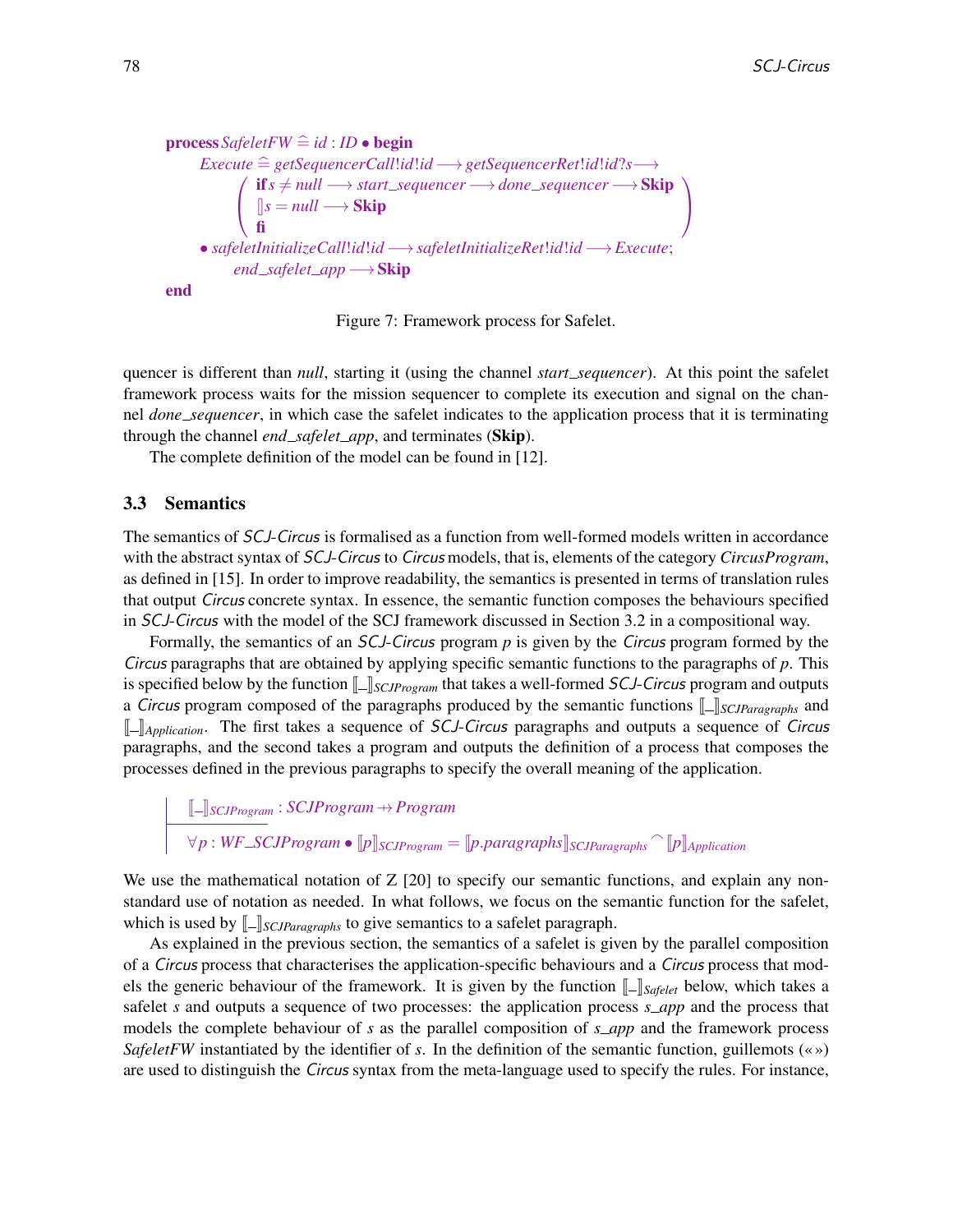```
safelet app : Safelet 7→BasicProcess
∀s : WF Safelet •
safelet\_app(s) =\overline{ }
   begin
      state «s.state»
      «for each p : s.paragraphs of (N =b SCJSafeletParametrisedAction)do»
         \ll N»Meth \cong «translate_method(name(s)ID,N,p.body)»
      «end»
      getSequencerMeth =b «translate method(name(s)ID,getSequencer,s.getSequencer)»
      initializeApplicationMethod \cong initializeApplicationCall?x!«name(s) \times ID \longrightarrow«s.initialize»; initializeApplicationRet!x!«name(s)»ID−→Skip
      Methods \widehat{=}\mu X \bulletgetSequencerMeth; X @ initializeApplicationMeth; X
      «for each p : s.paragraphs of (N \nightharpoonup A) do» \square «N»Meth; X«end»
        @end safelet app−→Skip
      • Methods
   end
                                                                                                   \overline{1}
```


«*safelet\_app* $(s)$ », indicates that the function *safelet\_app* must be evaluated on the parameter *s* and the resulting syntax tree must be substituted in place of «*safelet app*(*s*)».

$$
\begin{array}{c}\n\hline \[\n\left[\begin{array}{l}\n\end{array}\right] \circ \text{Safelet} : \text{Safelet} \leftrightarrow \text{seq CircusParagraph} \\
\forall s : \text{WF\_Safelet} \bullet \\
\text{process} \leq \text{name}(s) \Rightarrow \text{Anglelet\_app}(s) \times \\
\text{process} \leq \text{name}(s) \Rightarrow \exists \\
\text{Safelet} \in \text{S} \land \text{safelet} \in \text{NS}(s) \times \text{name}(s) \times \text{name}(s) \times \text{AMP}\n\end{array}\bigg\}\n\end{array}
$$

As shown above, the definition of  $\llbracket \cdot \rrbracket_{\text{Safelet}}$  relies on the function *safelet\_app* that produces the application specific process, and a function *SafeletCS* that calculates the channels on which the application and the framework must communicate. These channels are internal to the safelet and therefore hidden  $(\cdot)$ .

The *safelet\_app* function shown in Figure 8 takes a safelet *s* and constructs a process named after *s* using the function *name* concatenated with *App*, and with the same state as *s*. Each auxiliary method of the safelet is translated into an *Circus* action using a pair of channels to model the call and return of the method. Similarly, the methods getSequencer and initialize are translated into the actions *getSequencerMeth* and *initializeApplicationMeth*. All these actions are used to construct the action *Methods* that recursively offers a choice between each of those actions, and the possibility to terminate the recursion via a synchronisation on the channel *end safelet app*.

The overall behaviour of the process is the action *Methods*. The parallel composition of the process obtained from the safelet and the framework process synchronises on the call and return channels used to encode method calling, as well as on the channel *end safelet app*, and these channels are made internal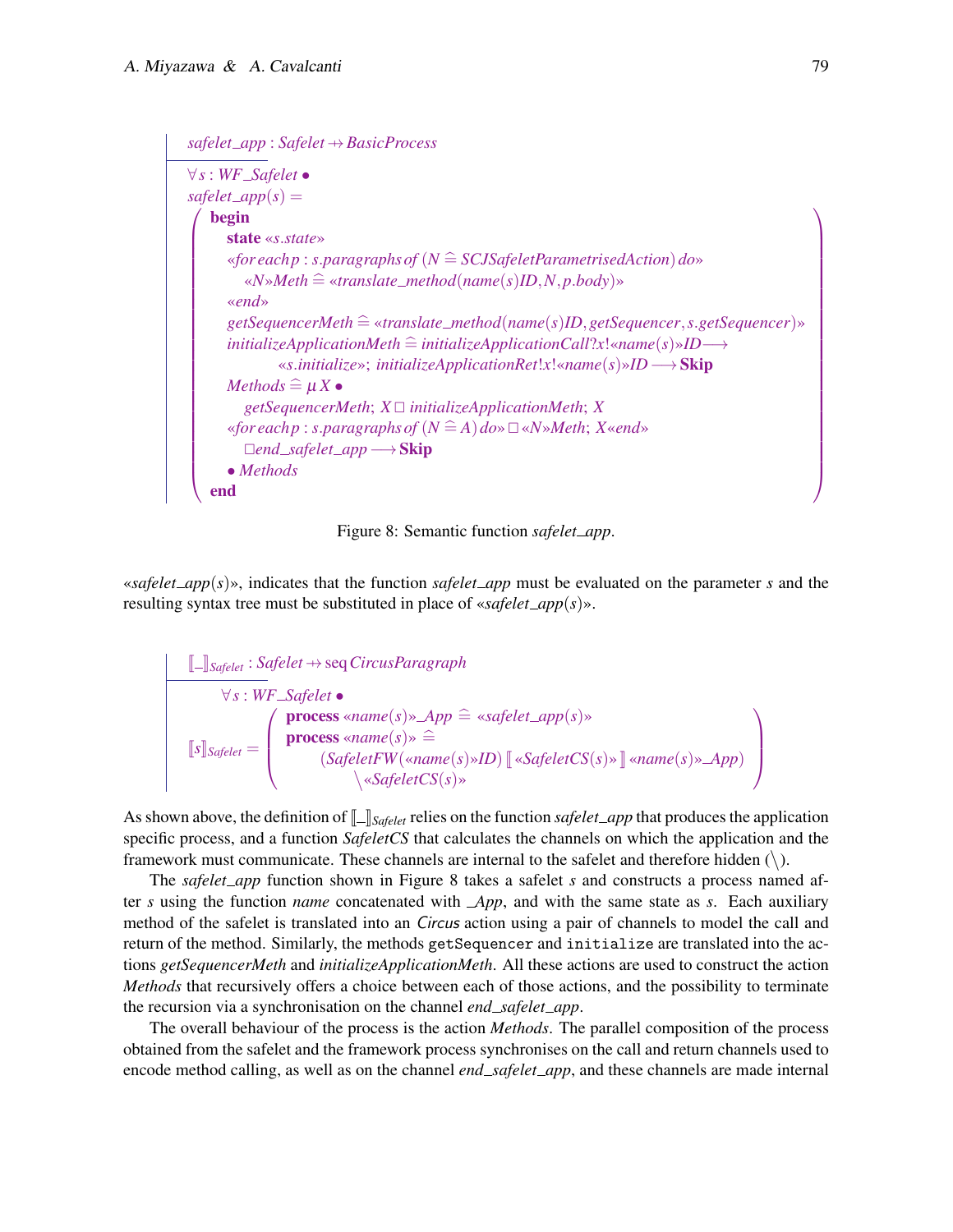using the hiding operator  $(\rangle)$ .

The functions *sequencer app*, *mission app*, *PEH app* and *AEH app* that define the application processes for mission sequencers, mission, periodic event handler and aperiodic event handlers are defined similarly and are omitted. The complete semantics is defined in [12].

# 4 Refinement Strategy

The refinement strategy proposed in [5] covers the refinement of abstract Circus Time models into a process written following a pattern in which some of the structure of an SCJ application is identified but not explicitly described in terms of independent SCJ components, as can be done using SCJ-Circus. Here, we further elaborate the original strategy to obtain an S-Anchor like that shown in Figure 4.

Our refinement strategy starts from an E-Anchor in the form shown in Figure 9, which is a single Circus process in which each action models a component of the desired SCJ implementation, but the different elements (e.g., safelet, mission sequencer, and so on) are not yet isolated. The only parallelism is between the two handlers. The E-Anchor of our running example obtained through the application of the refinement strategy in [5] to the abstract model is shown in Figure 10. It is a single Circus process whose main action calls the safelet, which then calls the mission sequencer. The mission sequencer calls the single mission of our example, which calls in parallel the periodic and aperiodic handlers as well as an action that models the mission memory shared by both handlers.

In order to obtain the S-anchor, we propose a refinement strategy based on four phases: (1) introduction of SCJ control flow, (2) introduction of application process, (3) introduction of framework processes, (4) conversion to SCJ-Circus. The resulting S-anchor for our example is shown in Figure 4.

The first phase introduces the patterns of control observed in SCJ-Circus models, such as call-return channels, which model method calls, *start* and *done* channels that model the execution and termination of SCJ-Circus abstractions (e.g., Safelet), and release mechanisms. The second phase separates application-specific behaviours (e.g., reading of input) from framework behaviours (e.g., request of mission sequencer in the safelet). The third phase takes the incomplete model of framework behaviour isolated in the second phase and expands it by completing them with all possible behaviours of the SCJ-Circus framework processes. This is necessary because the E-anchor does not cover aspects of the framework that are not used by the application. For instance, our running example does not model termination and, therefore, the framework-specific behaviour isolated in the second phase does not cover the termination mechanisms of the SCJ framework. These are introduced in the third phase. The fourth phase introduces the paragraphs of the S-anchor, where the SCJ-Circus abstractions are explicitly declared.

#### 4.1 E-anchor: starting point

We identify four main patterns of E-anchors with respect to the synchronisation between a number of periodic and aperiodic event handlers. The first has both types of handlers executing cyclically in lockstep and terminating within the period of the periodic event handler. In this pattern, all handlers are executed at every cycle and must terminate before the next cycle.

The second pattern is similar, except that not all aperiodic handlers are executed at each cycle. The handlers are executed cyclically, but not in lockstep. The common property to the first two patterns is that the execution of both periodic and aperiodic event handlers finishes with the period of the application. The third and fourth patterns are version of the first two where the deadline of the aperiodic event handlers cannot be guaranteed. That is, the execution of an aperiodic event handler may not terminate before the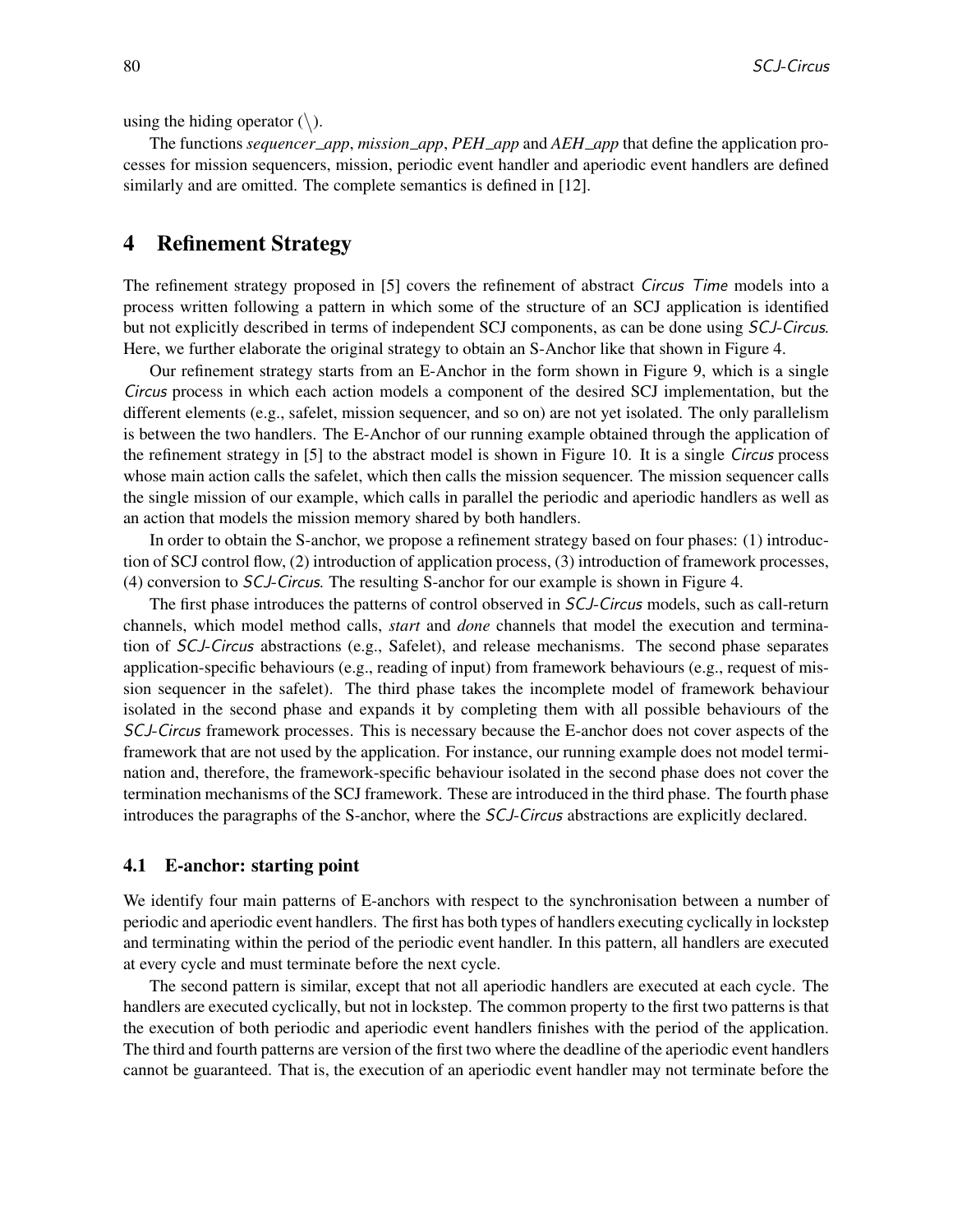```
\mathbf{process}\mathbf{P} \widehat{=} \mathbf{begin}stateS
   Handler<sup>\hat{=}</sup>...
   MArea_i \triangleq \ldotsMission_i \cong (MArea_i || (|| k : handlers_i \bullet Handler_k))MissionSequence \hat{=} ; i : 1 ... n \bullet Mission_iSafelet \hat{=} MissionSequencer
   Application \hat{=} Safelet
   • Application
end
```




Figure 10: SCJ Level 1 example: E-anchor

next cycle starts. In this paper, we focus on E-anchor of the first type: cyclic in lockstep. The model in Figure 4 follows this pattern. Examples of the remaining patterns can be found in [12].

#### 4.2 (CF) Introduction of SCJ control flow

This phase introduces some of the parallel structure observed in SCJ-Circus programs. Figure 11 shows the structure of the process obtained by applying the first phase.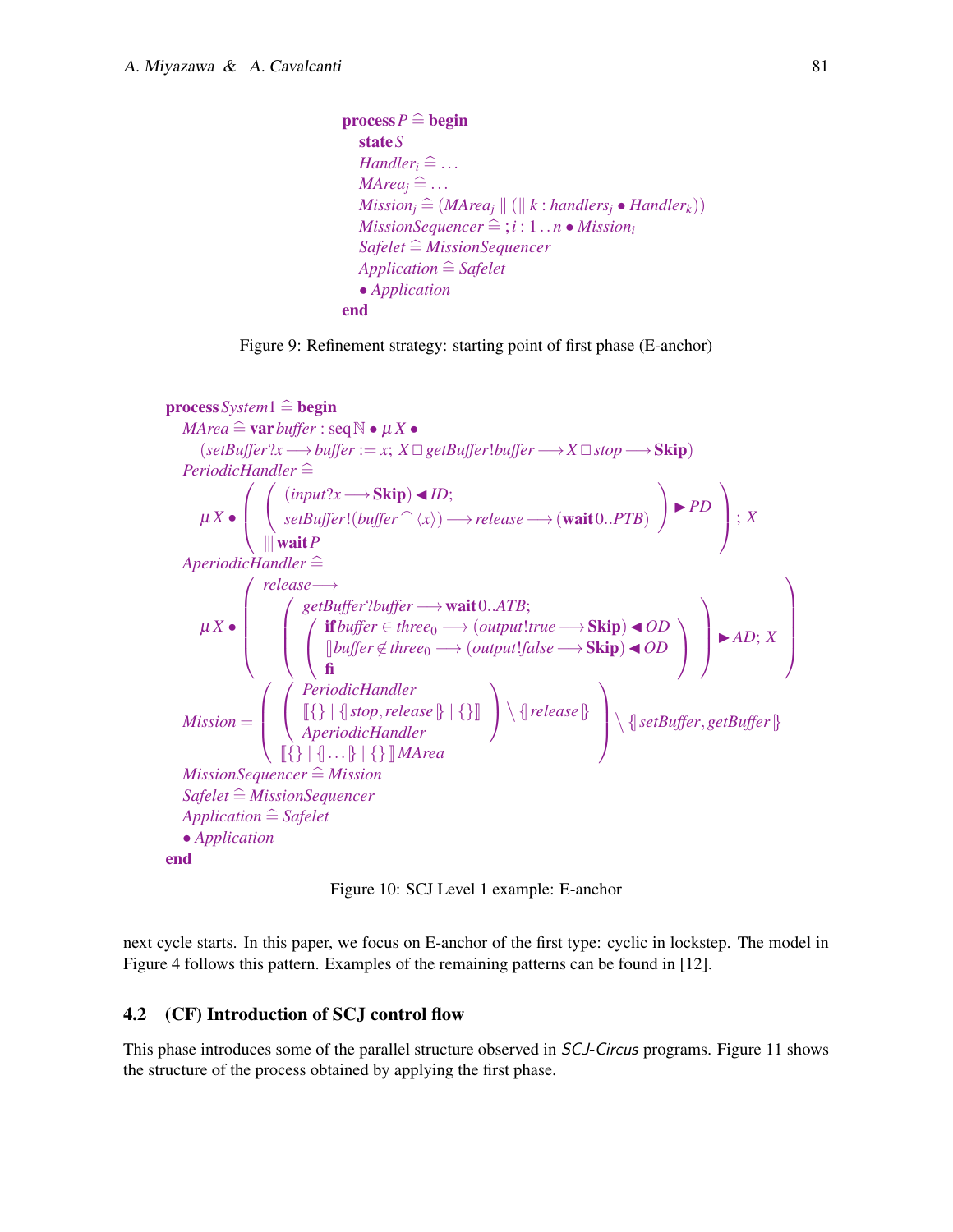```
process CF\_P \cong begin
   stateS
   CF Safelet =b getSequencerCall−→geSequencerRet?x−→start sequencer!x−→
       done sequencer!x−→Skip
   CF\_MissionSequence \hat{=} \dotsCF\_Mission_i \cong ...CF\_Handler<sup>\hat{=}</sup>...
    CF\_Application \cong\left( \begin{array}{c} CF\_Safelet \parallel CF\_MissionSequence \\ \parallel ((\parallel i: 1 \ldots n \bullet CF\_Mission_i) \parallel (\parallel i: 1 \ldots m \bullet CF\_handler_i)) \end{array} \right)• CF Application
end
```
Figure 11: Refinement strategy: target of CF phase

We recall that, as the first phase of the refinement, its starting point is an E-anchor described in Figure 9, and illustrated in Figure 10 for our example. The target is shown in Figure 11. This is a model is still a single process, but its main action composes a number of auxiliary actions in parallel, each of which specifies the behaviours of an SCJ abstraction.

In this phase, parallelism introduction laws such as Law 1 are used to refine an action  $F(A)$  into a parallelism where the subaction *A* is replaced by two communications on channels  $c_1$  and  $c_2$ , and the parallel action is formed by the first communication on  $c_1$ , followed by the subaction  $A$ , followed by the second communication on  $c_2$ .

#### Law 1. Parallelism Introduction.

 $F(A) \sqsubseteq (F(c_1 \longrightarrow c_2 \longrightarrow \mathbf{Skip}) \mathbb{I}$  *usedV*(*F*) | {|  $c_1$ ,  $c_2$  |} | *userV*(*A*)  $\mathbb{I}$   $c_1 \longrightarrow A$ ;  $c_2 \longrightarrow \mathbf{Skip}) \setminus \{ \vert c_1, c_2 \vert \}$ 

**provided**  $usedV(F) \cap usedV(A) = \emptyset \land \{c_1, c_2\} \cap usedC(F(A)) = \emptyset$ 

This law can be proved by structural induction over the structure of the action *F* using distribution and step laws such as the ones found in [15]. The provisos guarantee that  $c_1$  and  $c_2$  are not used in A, and that the variables used in the action *F* and the subaction *A* form a partition of the state, so that they can be put in parallel without creating race conditions. As shown, the Circus parallel operator for actions defines partitions of the state for use of each of the parallel actions.

In general, Law 1 must be applied to the actions that model the safelet, the mission sequencer, the missions, and the handlers. In our example, this law is applied to the action *Safelet* in Figure 10 to separate it from *MissionSequencer*, and then to the action *MissionSequencer* to separate it from *Mission*, and finally to the action *Mission* to separate it from *Handlers*. At this point, we obtain the action *CF Application*. The resulting structure is depicted in Figure 11, where the actions prefixed by *CF* are the actions in Figure 10 modified by the application of the refinement laws.

#### 4.3 (AP) Introduction of application processes

The target of this phase is shown in Figure 12: it defines a number of application processes, and refines the process *CF P* into the parallel composition of the interleaved application processes and a modified version of *CF P* (*CF P FW*), where application-specific behaviours have been replaced by calls to actions of the application processes via channel communications using *Call* and *Ret* channels.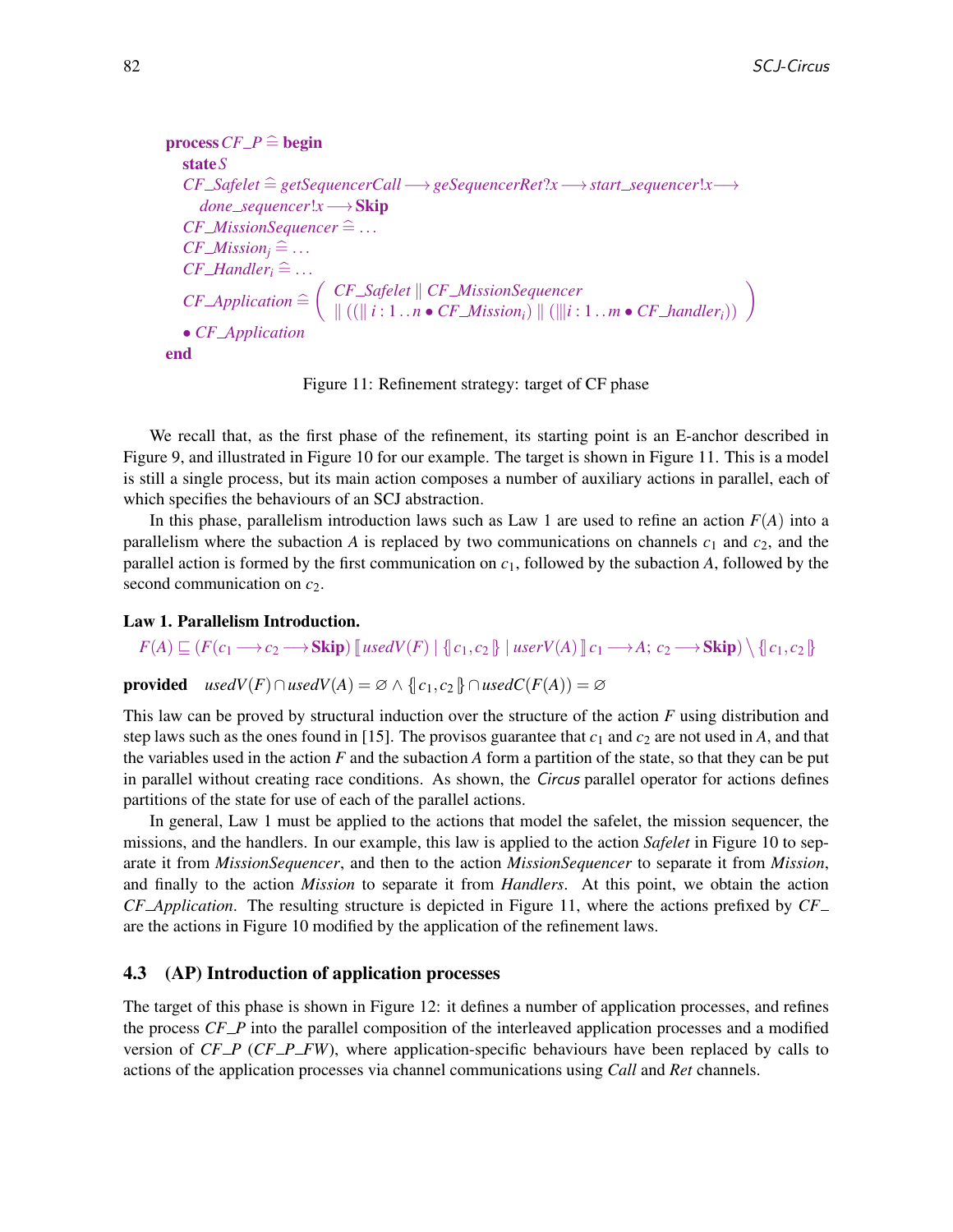**process** *Handler*<sub>*i*</sub>  $\Delta$ *pp*  $\cong$  ... **process**  $Mission_i\_app \cong ...$ **process**  $MissionSequence\_app \nightharpoonup$  ... **process** *Safelet\_app*  $\cong$  ...  $\mathbf{process} \; AP\_P \cong CF\_P\_FW \parallel$  $\int$  *Safelet\_app*  $\|$  *MissionSequencer\_app*  $\|$  $(\Vert i:1..m \bullet \text{Handler}_i \_app) \Vert \Vert (\Vert i:1..n \bullet \text{ Mission}_i \_app)$  $\overline{\phantom{0}}$ 



*CF System*" (*input*?*x*−→Skip)◭*ID*; *setBuffer*!(*buffer* <sup>a</sup>h*x*i)−→*release*−→(wait<sup>0</sup> ..*PTB*) ! ◮*PD* # ⊑ *CF System handleAsyncEventCall*?*x*!*PHID*−→ *handleAsyncEventRet*!*x*!*PHID*−→Skip J{} | {|*handleAsyncEventCall*,*handleAsyncEventRet* | {}K *PeriodicHandler App* {|...|}

Figure 13: Introduction of application process for *PeriodicHandler* in our example.

In this phase, we use the process obtained in phase CF to identify the behaviours that are application specific and construct application processes. Next, each application process is introduced in parallel with the original process and the behaviour provided by the application process is replaced in the original process by calls via the appropriate channels. This is achieved using refinement laws similar to Law server-intro in [11], which supports the introduction of a server-client architecture.

Figure 13 illustrates the application of this phase to the *CF PeriodicHandler* action obtained after the application of the first phase to the example in Figure 10. First, the process *PeriodicHandler App* is generated as a recursion that, at each step, offers the event *handleAsyncEventCall*, executes the behaviour of the original periodic handler, and synchronises on *handleAsyncEventRet*. Next, the process *CF System* obtained by the first phase containing the behaviour of the periodic handler (made explicit in Figure 13 by the square brackets after *CF System*) is refined into the parallel composition of the generated application process *PeriodicHandler App* and *CF System* with the behaviour of the periodic event handler in brackets replaced by the synchronisations on *handleAsyncEventCall* and *handleAsyncEventRet* (*PHID* is the identifier of the periodic handler and is necessary to support multiple handlers).

#### 4.4 (FW) Introduction of framework processes

The target of this phase is shown in Figure 14; it consists of the interleaved application processes in parallel with the parallel composition of the framework processes discussed in Section 3.2.

This phase acts on the process of *CF\_P\_FW* in Figure 12, from which all application-specific behaviours have been removed (and distributed to the application processes). What remains in *CF P FW* after the second phase are the framework behaviours that are relevant to the particular application. In this phase, we complement these framework behaviours to account for the behaviours that are part of the framework, but not used in *CF P FW*. This is achieved by the application of refinement laws such as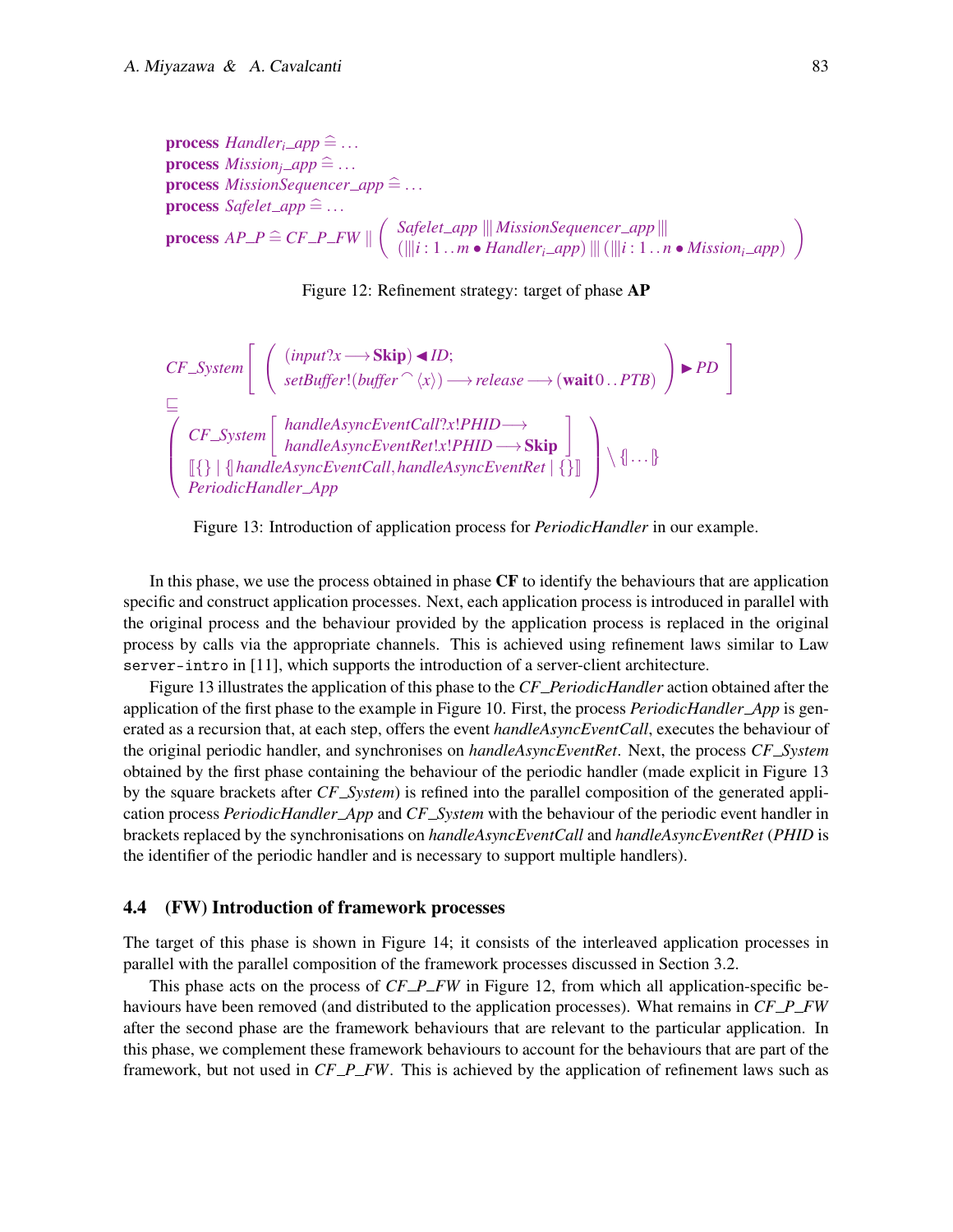$$
\text{process } FW\_P \cong \left( \begin{array}{c} \left( \begin{array}{c} \textit{SafeletFW} \parallel \textit{SequenceFW} \parallel (\|\|i:1\ldots n \bullet \textit{MissionFW}(\textit{missionFW}(\textit{mission})) \parallel \\ (\|\|i:1\ldots m \bullet \textit{HandlerFW}(\textit{handler}_i)) \\ \|\ \left( \begin{array}{c} \textit{Safelet\_app} \parallel \textit{MissionSequence\_app} \parallel \\ (\|\|i:1\ldots m \bullet \textit{Handler}_i \perp app) \parallel (\|\|i:1\ldots n \bullet \textit{Mission}_i \perp app) \end{array} \right) \end{array} \right)
$$

Figure 14: Refinement strategy: target of phase FW

**handler** *S\_Handler*<sub>*i*</sub>  $\cong$  ... **mission**  $S$ *<i>Mission*<sub>i</sub>  $\cong$  ...  $sequence S\_MissionSequence \hat{=} \dots$ safelet  $S\_Safelet \cong ...$ 

Figure 15: Refinement strategy: target of phase Conv

Law 2 to introduce the actions that correspond to the control flow present in the framework processes but not used by the application processes.

Law 2. Unused behaviour introduction.

 $(a \rightarrow A \parallel ns_1 \mid cs \mid ns_2 \parallel a \rightarrow B) \sqsubseteq (a \rightarrow A \parallel ns_1 \mid cs \cup \{b\} \mid ns_2 \parallel (a \rightarrow B \Box b \rightarrow C))$ 

**provided**  $a \in cs \land b \notin usedC(A, B)$ 

Law 2 allows the introduction of actions in a parallelism that are never used; it relies on the fact that the channel *b* is not used anywhere else in the left hand side. Since *b* is in the synchronisation set of the refined action, the action *b* → *C* can never be started.

Finally, process parallelism introduction laws are used to refine the process *CF P* into the process *FW P* defined as a parallel composition of processes whose main actions are *FW A*. The structure of the refined process follows the structure of the main action of *CF P*. Figure 14 shows the structure of process *FW P* obtained in this phase, where *mission<sup>i</sup>* is the identifier of the i-th mission, *handler<sup>i</sup>* is the identifier of the i-th handler, and *HandlerFW* is either *PEHFW* or *APEHFW* depending on whether the i-th handler is periodic or aperiodic.

#### 4.5 (Conv) Conversion to SCJ-Circus.

The target of this phase is shown in Figure 15; it explicitly refers to the SCJ abstractions that have been incorporated in SCJ-Circus. In this final phase of our refinement strategy, the top-level parallel actions of *FW P* in Figure 14 are merged into a parallel composition of pairs of application and framework processes. This is achieved by the application of a procedure similar to the one used in a refinement strategy described in [14]. It relies on the syntactic structure of the parallel actions and the use of refinement laws to eliminate or distribute the parallel composition over other Circus constructs such as external choice, recursion and interleaving.

Next, each parallel composition of application and framework processes  $(A \text{ or } A \text{ or } F)$  is used to define a new process *A*, and the process *FW P* is refined by replacing the parallelisms of the form *A\_app* || *A\_FW* by a call to the newly defined processes. The resulting processes are shown in Figure 16. At this point, each SCJ abstraction is defined by its own process that includes the application and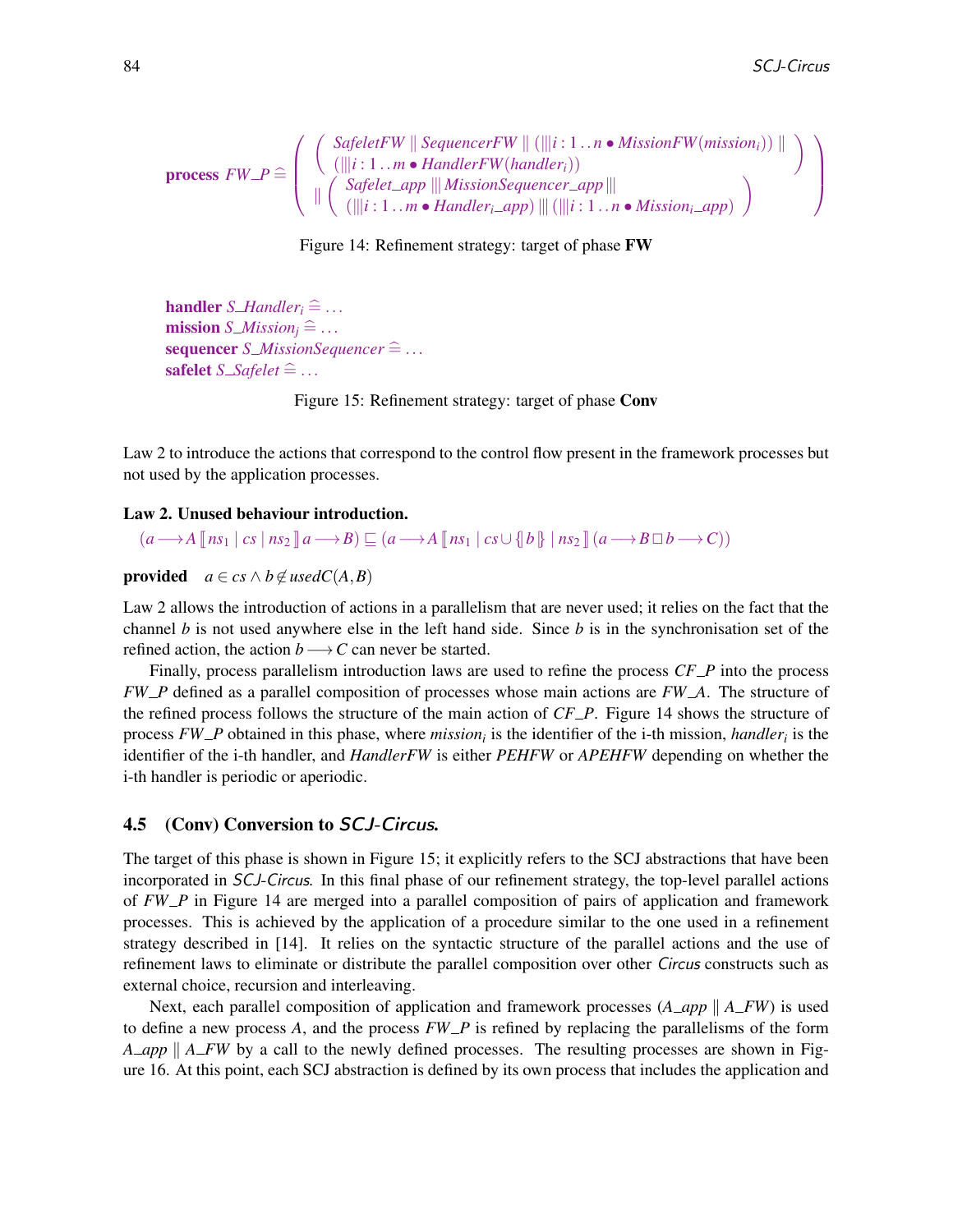```
process Safelet \widehat{=} SafeletFW \parallel Safelet_app
process MissionSequencer \hat{=} SequencerFW || MissionSequencer_app
process Mission_i \nightharpoonup MissionFW(mission_i) \nightharpoonup Mission_i \nightharpoonup appprocess Handler \hat{i} \cong HandlerFW(handler \hat{j}) \parallel Handler \hat{i} \cong appprocess FW\_P \cong (Safelet \parallel Sequencer \parallel (\parallel i: 1 \ldots n \bullet Mission_i) \parallel (\parallel i: 1 \ldots m \bullet Handler_i))
```
Figure 16: Refinement strategy: parallelism elimination in phase FW

framework-specific behaviours in different parallel processes.

Finally, the semantics of SCJ-Circus is used to refine each newly defined process *A* into the corresponding SCJ-Circus abstraction, and the sequence of SCJ-Circus abstractions into a complete SCJ-Circus program. Figure 15 shows the general structure of the program resulting from this phase, and Figure 4 shows the result of applying our refinement strategy to the E-Anchor of our running example.

## 5 Conclusions

In this paper, we extend previous work [21, 5] on both the semantics of SCJ and refinement strategies for SCJ programs. We propose a variant of *Circus* suitable for modelling SCJ concepts, update existing models of SCJ to reflect changes to the SCJ specification and better suit the goal of compositional verification, formalise the semantics of SCJ-Circus in terms of these updated models, and extend a previously proposed refinement strategy to account for the refinement to SCJ-Circus specifications.

Other significant differences between our model of SCJ and that in [21] include: (1) the shift from the use of events to trigger the execution of aperiodic event handlers in previous version of the SCJ specification, to the direct use of the asynchronous method release of the aperiodic event handler, and (2) modelling of handlers using two processes *PEHFW* (periodic event handler) and *APEHFW* (aperiodic event handler) so that the distinction between periodic and aperiodic event handlers are made at the framework level, instead of the application level.

The SCJ standard specifies the new constructs, the API, and the SCJ VM, but says nothing about verification and design of programs. Our effort complements those in [8, 17, 6, 10]. Kalibera *et al.* [8] apply model checking and exhaustive testing to perform scheduling and race-condition analysis in SCJ programs. Haddad *et al.* [6] extend the Java Modeling Language [1] with timing properties to support worst-case execution analysis of SCJ programs, whilst Tang *et al.* [17] use annotations to analyse SCJ programs for memory safety and compliance to SCJ levels. Marriott *et al.* [10], on the other hand, perform automatic verification of memory-safety without requiring the user to annotate the program.

We identify four main application patterns with respect to the timing properties of the periodic and aperiodic event handlers. Whilst we focus our effort here on the refinement of one particular pattern (cyclic in lockstep), the refinement strategy is general enough to be applied to the other patterns with localized changes. We will address this issue in the context of SCJ in future work. We will also detail the refinement strategy and mechanise it in a theorem prover in order to further validate it.

Acklowledgements. This work is funded by the EPSRC grant EP/H017461/1. No new primary data was created during this study.